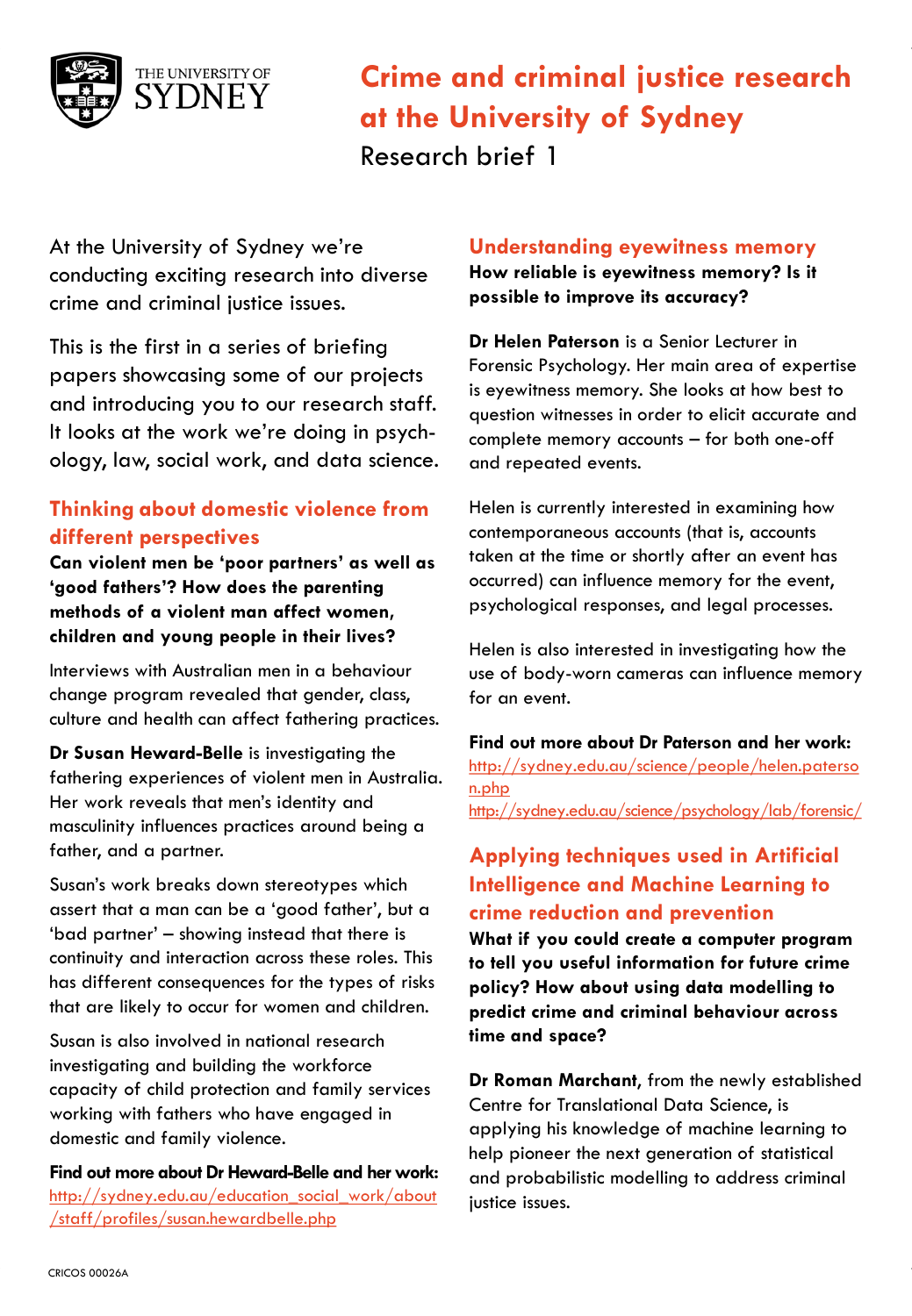Roman is currently interested in predicting crime and criminal behaviour by using his expertise in stochastic models and quantitative analysis.

The application of fully probabilistic spatiotemporal models for crime and criminal behaviour allows a full quantification of the uncertainty which can transform the way policy decisions are made, allowing decisions makers to effectively allocate scarce resources.

### **Find out more about Dr Marchant and his work:**

[http://sydney.edu.au/engineering/people/roman.m](http://sydney.edu.au/engineering/people/roman.marchant.php) [archant.php](http://sydney.edu.au/engineering/people/roman.marchant.php)

# **Righting wrongs: Addressing miscarriages of justice in Australia**

**Not Guilty: The Sydney Exoneration Project Did you know that we have no reliable data on how frequently wrongful convictions occur?**

Commencing in 2016, Not Guilty is a joint initiative between the psychology and law schools at the University of Sydney. It demonstrates how collaborations across disciplines can provide a stronger response to improving justice outcomes – but more importantly, seeks justice for people who were wrongfully convicted.

Under academic staff supervision, students are working together to review cases which relied primarily on eyewitness testimony and possible false confessions to gain a conviction.

### **Find out more about the project:**

[http://sydney.edu.au/science/psychology/lab/notg](http://sydney.edu.au/science/psychology/lab/notguilty/?page_id=22) [uilty/?page\\_id=22](http://sydney.edu.au/science/psychology/lab/notguilty/?page_id=22) [http://sydney.edu.au/law/juristdiction/leadership](http://sydney.edu.au/law/juristdiction/leadership-in-research/sydney-exoneration-project.shtml)[in-research/sydney-exoneration-project.shtml](http://sydney.edu.au/law/juristdiction/leadership-in-research/sydney-exoneration-project.shtml)

## **Supporting and promoting practitionerled research in areas of social justice Community Justice Fellowship Program**

In 2014 the Sydney Social Justice Network (SSJN), a collaborative research hub established by the University, introduced the Community Justice Fellowship Program. The fellowships provide funding to organisations for 3 months full-time equivalent employee release.

During their time at the University, participants have access to academic research and support services, as well as resources such as the library and training programs. It's coupled with research guidance and support from leading academic mentors.

For practitioners, the program provides the chance to conduct relevant research with people who are well placed to identify and respond to issues in their sector.

Fellowships in 2017 have been awarded to investigate issues such as mandatory alcohol treatment in the Northern Territory and its effects on Aboriginal people; policies and programs addressing housing insecurity and homelessness for women prisoners on their release from gaol; and trauma informed bystander education in relation to domestic violence.

### **Find out more about the program fellowships:**

[http://sydney.edu.au/arts/research/social\\_justice\\_n](http://sydney.edu.au/arts/research/social_justice_network/about/research_fellows.shtml) [etwork/about/research\\_fellows.shtml](http://sydney.edu.au/arts/research/social_justice_network/about/research_fellows.shtml)

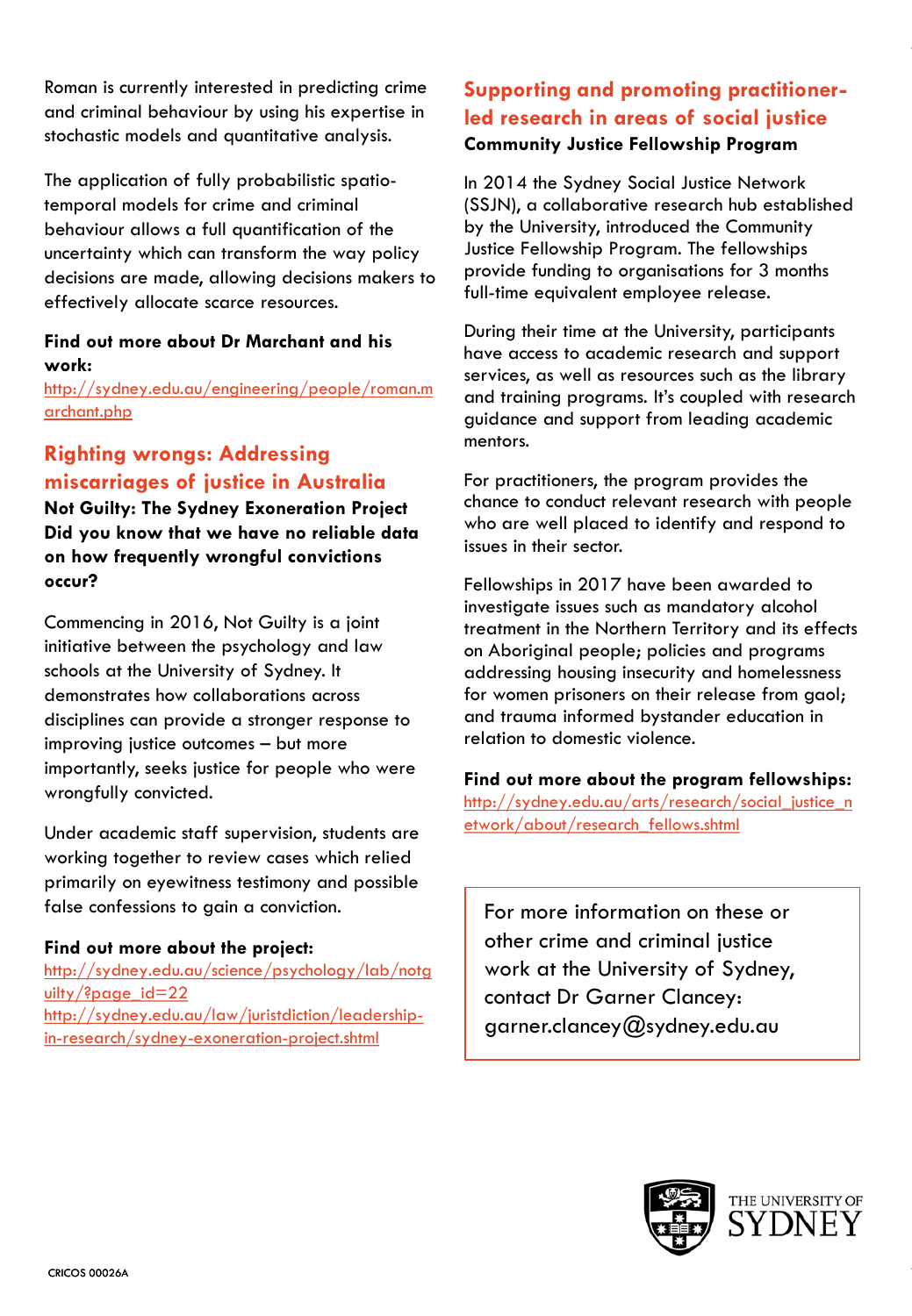

At the University of Sydney we're conducting exciting research into diverse crime and criminal justice issues.

This is the second in a series of briefing papers showcasing some of our projects and introducing you to our research staff. It looks at the work we're doing in law, criminology, business and accounting.

## **Understanding the impact of new technologies in the criminal justice system Do audio visual technologies change the experiences of prisoners accessing justice?**

Is providing evidence via a video link from prison the same as giving evidence in person? Are there any unintended consequences of this approach?

Technological linkages between justice and law enforcement agencies are radically altering criminal process and access to justice for prisoners. For many criminal proceedings, New South Wales has reversed the traditional presumption of a prisoner's physical presence in court, to a presumption in favour of appearance by audio visual link. AVL studios in the state's prisons let prisoners access legal advice, and 'appear' in remote courtrooms. Approximately 70% of court appearances are now facilitated by AVL.

**Dr Carolyn McKay** has spoken to prisoners to find out how appearance by AVL affects their experience with the law. Identified benefits included avoiding prison trucks and strip-searches. Nevertheless, many prisoners still expressed a desire to be in court in person – as a human, not a 'generic prisoner' on a screen. The research has revealed that technologies can challenge procedural justice and profoundly recompose prisoners' legal experiences.

**Find out more about Dr McKay and her work:** [http://sydney.edu.au/law/about/people/profiles/c](http://sydney.edu.au/law/about/people/profiles/carolyn.mckay.php) [arolyn.mckay.php](http://sydney.edu.au/law/about/people/profiles/carolyn.mckay.php)

# **Increasing our knowledge of private prisons in Australia – are they a better alternative to state-run prisons?**

**How accountable and effective are private prisons? Are they cost effective? How do they perform in relation to their quality of services?**

Australia has one of the highest rates of private incarceration per capita in the world, and yet research about private prisons has been limited.

**Associate Professor Jane Andrew** led a group of researchers from the University of Sydney Business School who investigated the impact of private prisons, and how they have evolved.

Drawing on her expertise in business and accounting, Jane and her team reviewed publicly available information on private prisons across Australia. They found a dearth of available data for an evidencebased case for increasing prison privatisation. They also found that while each state varied for each measure, any evidence of performance and efficiency gains remains patchy and opaque, systems of accountability vary significantly, public reporting remains poor, and the total cost of private prisons remains unknown.

The lack of public information on costs, performance and efficiency has a negative impact on public accountability. It also reduces the capacity to properly scrutinise the case for prison privatisation.

#### **Find out more about the research:**

[http://sydney.edu.au/business/\\_\\_data/assets/pdf\\_f](http://sydney.edu.au/business/__data/assets/pdf_file/0008/269972/Prison_Privatisation_in_Australia-_The_State_of_the_Nation_June_2016.pdf) [ile/0008/269972/Prison\\_Privatisation\\_in\\_Australia-](http://sydney.edu.au/business/__data/assets/pdf_file/0008/269972/Prison_Privatisation_in_Australia-_The_State_of_the_Nation_June_2016.pdf) The State of the Nation June 2016.pdf

### **Promoting justice**

**WrongTrac: A national registry of exonerations**

### **How often do wrongful convictions occur? What are the causes? How can they be avoided and corrected?**

Wrongful convictions raise crucial questions about the effectiveness of the criminal justice system. But these questions are difficult to answer because the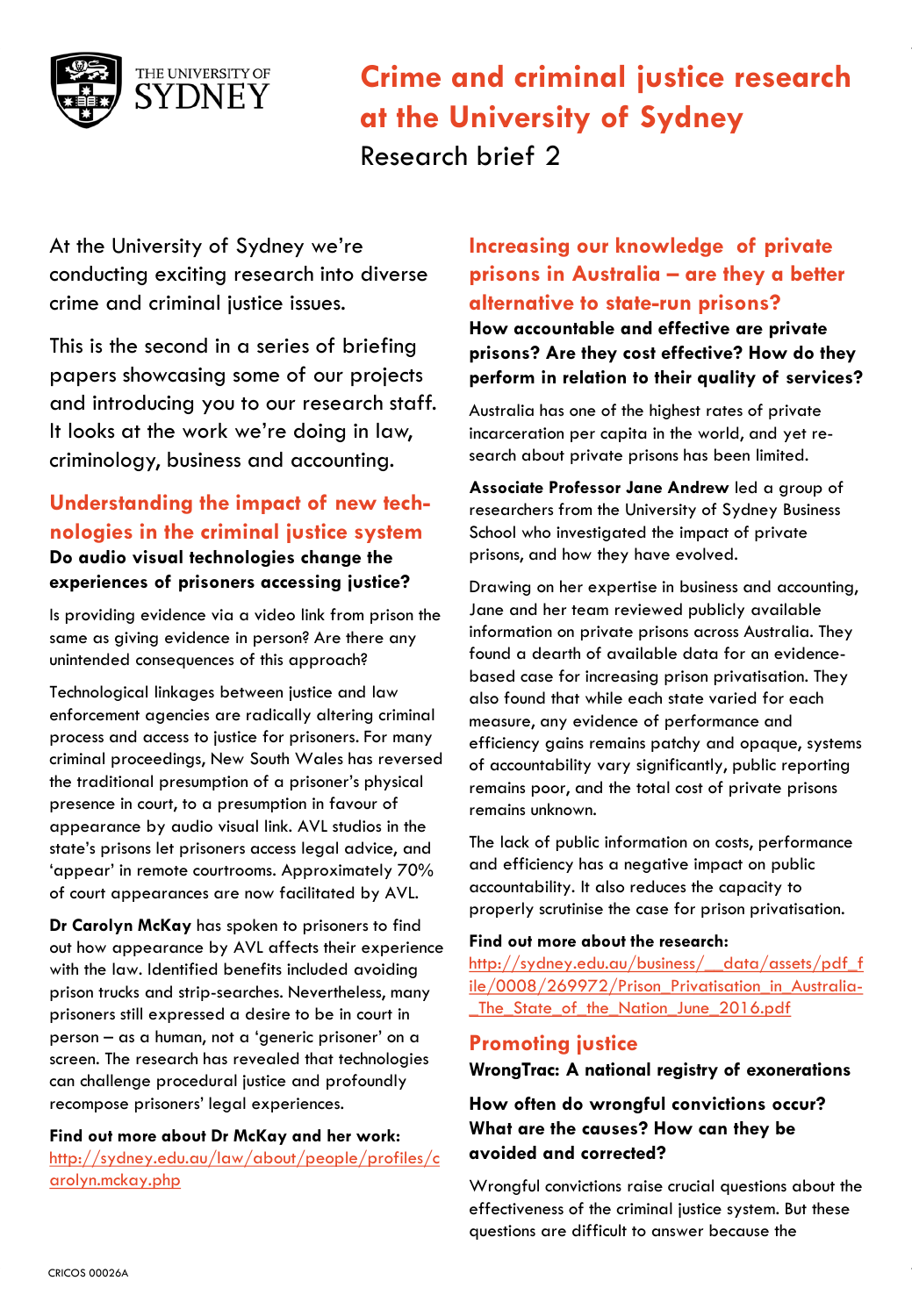underlying data has not been reliably and authoritatively gathered, particularly in Australia.

The university is seeking to remedy this by providing the University of Sydney Law School with funding to establish a national registry of exonerations. WrongTrac's objective is to establish a comprehensive registry of post-appeal exonerations across all Australian jurisdictions, dating from 1984, the year of the Splatt Royal Commission report and the Chamberlain High Court appeal.

The WrongTrac registry will be published online in a searchable and accessible format. The website will also provide individual case summaries, links to published research, and news about cases and relevant law reform. Once established, WrongTrac promises to become a hub of wrongful convictions research in Australia and internationally.

This work complements the Not Guilty project (featured in research brief 1). WrongTrac will be launched in late 2017.

# **Identifying the impact and outcomes of delayed reporting in child sexual abuse**

### **Are historical cases of sexual abuse less likely to be prosecuted than those reported closer to the offence? What factors make a case more likely to proceed to prosecution?**

Victims of child sexual abuse may not disclose the abuse for a long time – sometimes decades. This can add layers of difficulty prosecuting historical cases. There are the challenges of understanding why the complaint was delayed, dealing with degraded evidence such as fading memories and lost evidence, or the death of witnesses.

Commissioned by the *Royal Commission into Institutional Responses to Child Sexual Abuse*, the University of Sydney Law School academics conducted an investigation into whether prosecuting historical sexual assault cases had any particular effects on the prosecution and outcomes of the case.

The team reviewed trends in delayed disclosure and reporting of the abuse, and mapped the prosecution processes and outcomes, taking into consideration different characteristics of complainants.

A key finding was that historical matters were more likely to result in legal action, and are more likely to result in conviction and imprisonment. Reasons behind why a case proceeds vary, particularly between jurisdictions, however a person was more likely to be prosecuted if they were in a position of authority over a child.

#### **Find out more:**

[https://www.childabuseroyalcommission.gov.au/getattach](https://www.childabuseroyalcommission.gov.au/getattachment/e3312f1c-d58f-490d-a467-221684c050c9/The-impact-of-delayed-reporting-on-the-prosecution) [ment/e3312f1c-d58f-490d-a467-221684c050c9/The](https://www.childabuseroyalcommission.gov.au/getattachment/e3312f1c-d58f-490d-a467-221684c050c9/The-impact-of-delayed-reporting-on-the-prosecution)[impact-of-delayed-reporting-on-the-prosecution](https://www.childabuseroyalcommission.gov.au/getattachment/e3312f1c-d58f-490d-a467-221684c050c9/The-impact-of-delayed-reporting-on-the-prosecution)

## **Learning lessons from death – advancing coronial justice**

**How has coronial justice evolved in Australia? Do inquests only have a fact-finding purpose?**

**Dr Scott Bray** and **Associate Professor Greg Martin** from the Faculty of Arts and Social Sciences have been exploring the many ways that coronial inquests have been, and can be used, to deliver justice.

They found that Australian coronial reform has often had a unique, progressive 'rights-attuned focus'. This has evolved, remarkably, even in the absence of specific human rights legislation in all but two Australian jurisdictions (ACT and Victoria). Reform has also centred on managing the deceased and related coronial practices, the place of prevention in the legislative framework, and how recommendations are made and followed up.

Australian coroners tend to use their recommendatory functions to adopt a proactive rather than a reactive approach to death investigations. They often use a narrative form to present coronial findings, which provides crucial insights into the circumstances of a person's death.

The researchers found that contemporary coronial inquiries have multiple functions, and can play a significant role in 'setting the record straight' and delivering justice. However, coronial outcomes can also challenge justice expectations. The researchers identified critical needs – including ensuring that the lessons learnt from coronial investigations are not lost, and how to best incorporate rich coronial insights into better prevention and enforcement strategies more broadly.

**Find out more about the researchers and their work:** [http://sydney.edu.au/arts/staff/profiles/rebecca.sc](http://sydney.edu.au/arts/staff/profiles/rebecca.scottbray.php) [ottbray.php](http://sydney.edu.au/arts/staff/profiles/rebecca.scottbray.php)

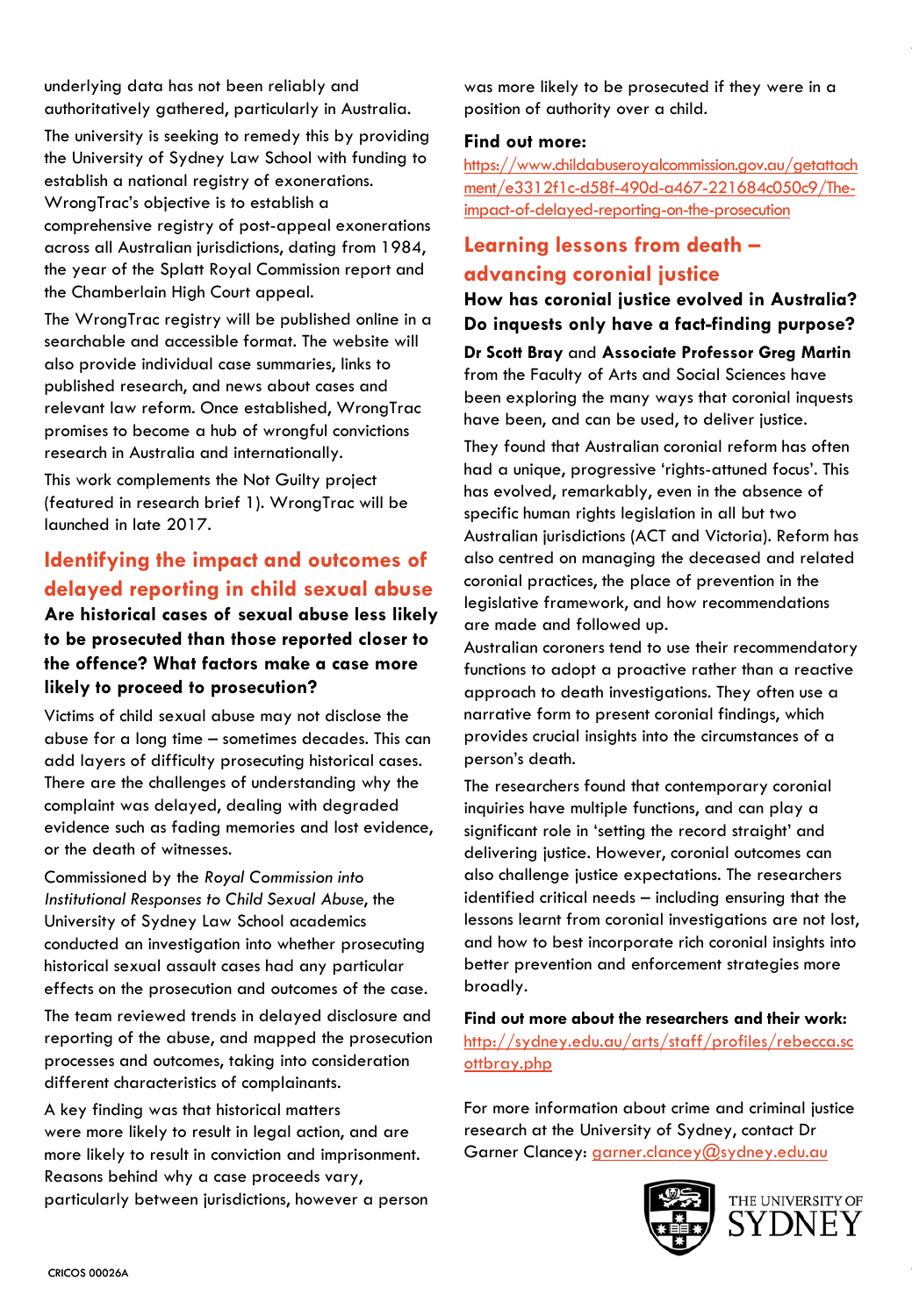

At the University of Sydney we're conducting exciting research into diverse crime and criminal justice issues.

This is the third briefing paper showcasing some of our projects and introducing you to our research staff. It looks at the work we're doing in psychology, law, philosophy, economics and gambling research.

### **Memory for people and events**

**Dr Celine van Golde** is an Associate Senior Lecturer in Forensic Psychology. Her main area of expertise is memory for people and events in adults and children. She is particularly interested in interviewing techniques in forensic settings, such as those used by police, lawyers and judges, and how those techniques can affect memory accuracy for people we have seen, or events we have experienced or witnessed.

Celine is currently looking into factors that might cause misidentifications during criminal investigations and legal proceedings. She intends to use these findings to improve identification accuracy within forensic settings. Additionally, she is looking at how our memories of events can be influenced by subsequent information from different sources (for example, news reports) and the use of technology (for example, taking photos on mobile phones). She applies these research questions both to adults and children.

#### **Find out more about Dr van Golde at:**

[http://sydney.edu.au/science/people/celine.vangold](http://sydney.edu.au/science/people/celine.vangolde.php) [e.php](http://sydney.edu.au/science/people/celine.vangolde.php)

### **Formal approaches to legal reasoning**

**What is the appropriate role for statistical evidence in criminal trials? What's the best method and organisational structure for group decision making – for instance, for juries?**

**Professor Mark Colyvan** is a Professor of Philosophy. His main areas of expertise are decision theory, logic, mathematical philosophy, and philosophy of science.

**Dr Brian Hedden** is a Lecturer in Philosophy. His main areas of interest are in formal epistemology, especially decision theory and rational belief theory.

Mark and Brian are conducting a project that uses formal (i.e. mathematical, statistical and logical) epistemological methods to improve our understanding of existing legal practices, and to propose recommendations for improving the consistency and accuracy of legal proceedings.

Since judges and juries rarely know all the relevant facts, they must make the best decisions possible in the face of uncertainty. Formal epistemology employs probabilistic reasoning to advance our understanding of how to form beliefs and make decisions in response to uncertain evidence. In particular, the project addresses the use of statistical evidence in trials and the aggregation of individuals' beliefs to reach group decisions in juries and judicial panels.

**Find out more about Professor Colyvan's and Dr Hedden's research work at:** [http://colyvan.com](http://colyvan.com/) [http://brian-hedden.com/](http://sydney.edu.au/arts/philosophy/staff/profiles/brian.hedden.php)

## **Protecting whistleblowers in the corporate sector**

**Do whistleblowers in the public and private sector have the same protections? Are statutory protections the only option?**

Whistleblowers are incredibly valuable in the fight against corporate corruption and misconduct. Whistleblower protections exist in Australia; however, this is concentrated in the public sector, with limited comprehensive legislation encompassing the private sector. While improving statutory protection is an important goal, there has been limited progress in this area.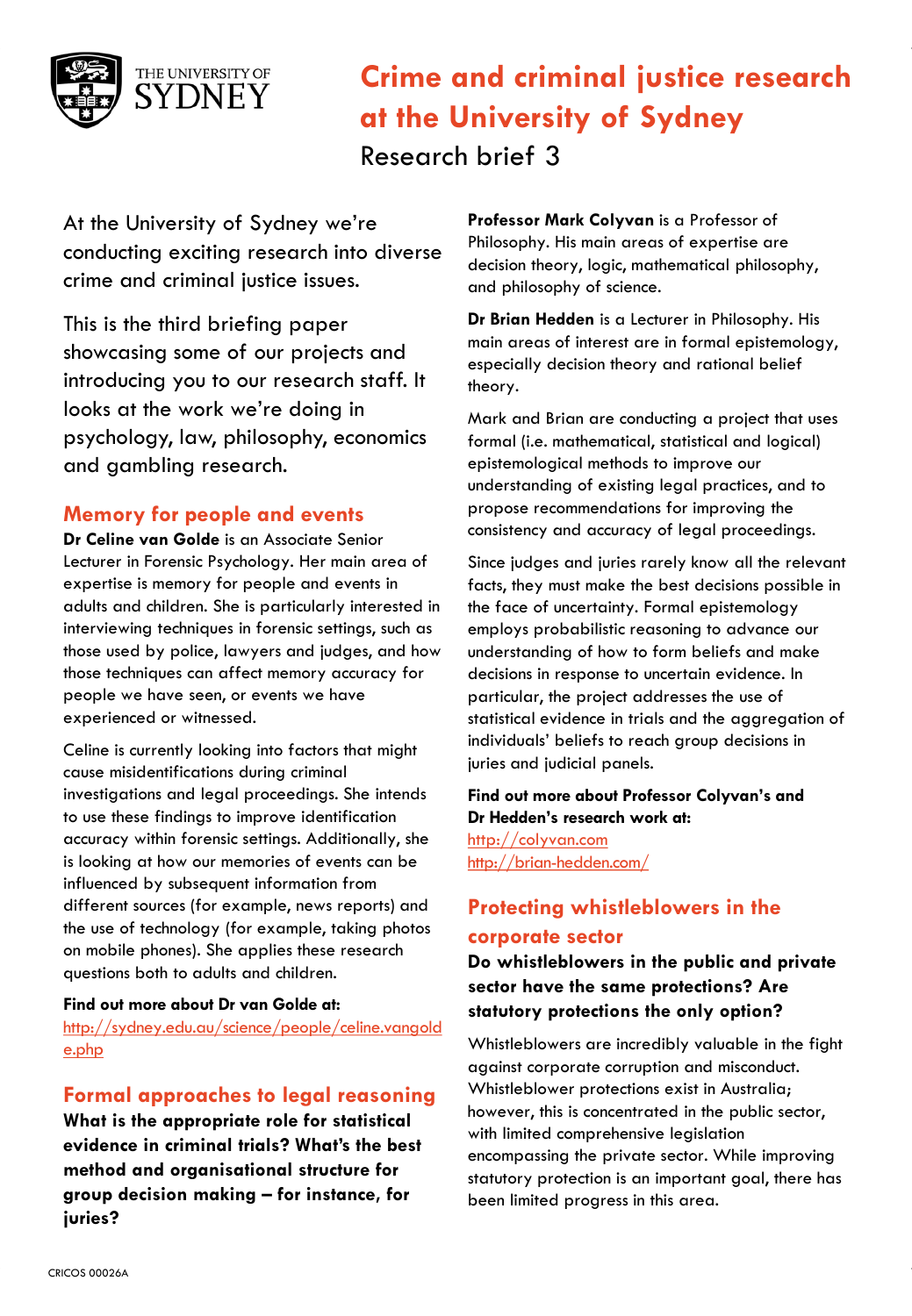**Dr Olivia Dixon**, from the University of Sydney Law School, is an expert in corporate law, particularly corporate crime. Olivia examined over 200 whistleblower policies in Australia and concluded that there's scope for improving how whistleblowers can be protected in the private sector.

Olivia found that company codes of conduct often require employees to report misconduct, and state that the company will not retaliate against whistleblowers. Whistleblowers might therefore deter retaliation with breach of contract action that enforces the company's obligations.

**Find out more about Dr Dixon and her work:** [http://sydney.edu.au/law/about/people/profiles/o](http://sydney.edu.au/law/about/people/profiles/olivia.dixon.php) [livia.dixon.php](http://sydney.edu.au/law/about/people/profiles/olivia.dixon.php)

# **Using economics to understand crime**

**Spotlight on Professor Deborah Cobb-Clark Deborah Cobb-Clark** is Professor of Economics at the

University of Sydney. Joining the university in 2016, Deborah brings her extensive expertise in applying economic modelling skills to gain greater insights into youth delinquency. She often conducts her research by linking information from large administrative datasets to surveys.

Deborah has driven research projects that have investigated:

- $\blacksquare$  the role of father figures in influencing a child's delinquent behaviour,
- **the relationship between early marijuana use** and educational outcomes, and
- how growing up on welfare can influence the risky behaviour of young people.

Deborah has found that father figures are likely to be a protective factor against delinquency, particularly for males. She also found links to early marijuana use and poorer education outcomes, which is often amplified by high-intensity use, being part of a large family and living in a family with a history of income support receipt. However, Deborah's research has found no evidence that growing up on welfare causes risky behaviour in a young person.

**Find out more about Professor Cobb-Clark and her work:** [http://sydney.edu.au/arts/economics/staff/profiles/](http://sydney.edu.au/arts/economics/staff/profiles/deborah.cobb-clark.884.php) [deborah.cobb-clark.884.php](http://sydney.edu.au/arts/economics/staff/profiles/deborah.cobb-clark.884.php)

# **Investigating emerging problems: virtual reality gambling**

**Can virtual reality gambling lead to actual harms? What are the potential risks? How should we respond?**

Unlike online gambling, in virtual reality gambling people can see and interact with others. Incredibly seductive, people immersed in this artificial world risk believing that losses are merely virtual, with no real‐world connection or consequences.

Given the predicted increase in this activity, **Dr Sally M. Gainsbury** and **Professor Alex Blaszczynski** from our Gambling Treatment and Research Clinic have delved into the possible implications and risks of virtual reality gaming. They've found that virtual reality gambling appears to bring together some of the most problematic elements of gambling that have the potential to lead to gambling problems: availability, accessibility, and rapid and continuous play.

Internet technology could help with harm minimisation. Strategies could include sending problem gamblers personalised messages or private approaches by avatars, alerting them to the continued risks of playing; or displaying prominent time notifications alerting gamblers to how long they have been gambling; and including virtual areas where there is no gaming stimuli.

Without being alarmist, Sally and Alex stress that current gambling regulators have yet to develop – and possibly have not even considered – policies needed to protect consumers and ensure appropriate harm minimisation strategies.

### **Find out more about Professor Blaszczynski's and Dr Sainsburys' research work at:**

<http://sydney.edu.au/science/people/sally.gainsbury.php> <http://sydney.edu.au/science/people/alex.blaszczynski.php>

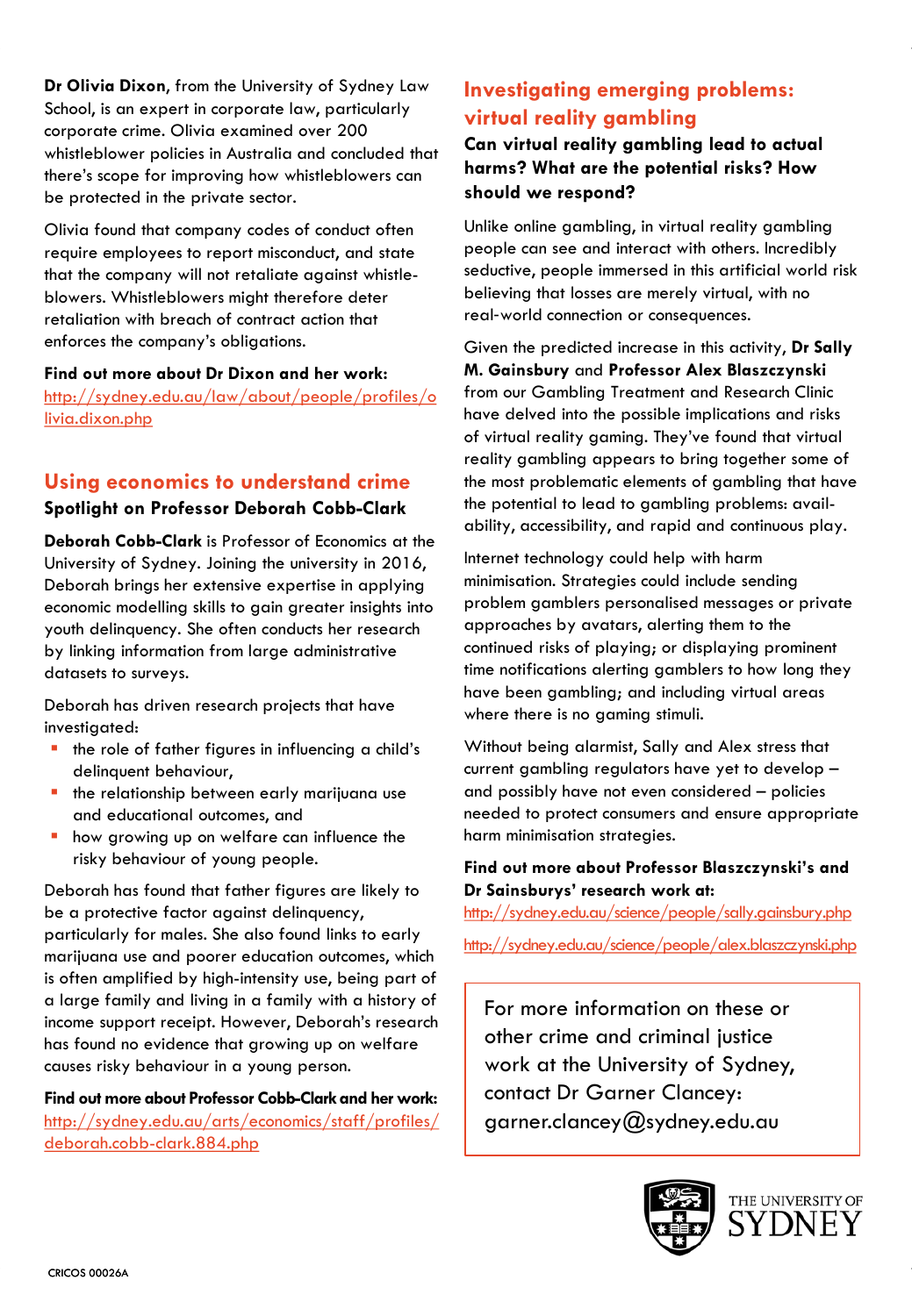

At the University of Sydney we're conducting exciting research into diverse crime and criminal justice issues.

This is the fourth in a series of briefing papers showcasing some of our projects and introducing you to our research staff. It looks at the work we're doing in mental health and domestic violence, child sexual assault, and health and wellbeing for Indigenous Australians.

# **Enhancing collaboration between mental health and domestic violence service providers**

### **How can we improve outcomes for people affected by domestic violence? What are the barriers to collaboration?**

Healthcare providers tend to address undetected domestic violence issues by introducing training to help their staff better identify possible victims. However, to respond effectively to the victims, there also needs to be collaboration between health services and government, non-government, legal and housing services outside the health sector.

Given the links between mental illness and domestic violence, **Emeritus Professor Jude Irwin**, **Honorary Associate Professor Lesley Laing** and **Senior Researcher Cherie Toivonen** from the Sydney School of Education and Social Work conducted research to provide guidance on how to improve collaboration between sectors.

Using focus groups with domestic violence and mental health practitioners, they discovered that collaboration between the sectors is often hindered by their different histories, knowledge bases and organisational cultures. Despite this, they identified the following factors that improved collaboration:

a commitment to improve collaboration from both sectors, particularly at the management level; a shared sense of purpose; both sectors recognising each other's efforts to improve collaboration; fostering personal relationships between members of each sector; understanding the constraints each sector faces; taking ownership of the collaboration; and recognising that women dealing with domestic violence and mental health issues have benefitted from the collaboration. They also found that the action research process was an important way to create a structure for facilitating the collaboration.

### **Find out more about Emeritus Professor Irwin, Honorary Associate Professor Laing and Senior Researcher Toivonen and their work:**

[http://sydney.edu.au/education\\_social\\_work/abo](http://sydney.edu.au/education_social_work/about/staff/profiles/jude.irwin.php) [ut/staff/profiles/jude.irwin.php](http://sydney.edu.au/education_social_work/about/staff/profiles/jude.irwin.php) <http://fdp.edsw.usyd.edu.au/users/llaing> <http://fdp.edsw.usyd.edu.au/users/cherie>

# **Improving the experience of child sexual assault victims**

**How can we reduce attrition rates of child sexual offences in the courts? What can be done to support child victims of sexual abuse when they have contact with the criminal justice system?**

Child victims of sexual abuse are extremely vulnerable, and there are high attrition rates of sexual assault matters in the criminal justice system particularly when the complainant witness is a child. The attrition rates have in part been attributed to the limited services available to children to access the support they need at each part of the process – from initially talking to police, through to giving evidence to the court. To address this problem, in March 2016 a pilot program was introduced in NSW to reduce the stress and duration of court proceedings for child witnesses, while also maintaining the defendant's rights to a fair trial. The main features of the pilot include the introduction of witness intermediaries during police investigatory innterviews with the child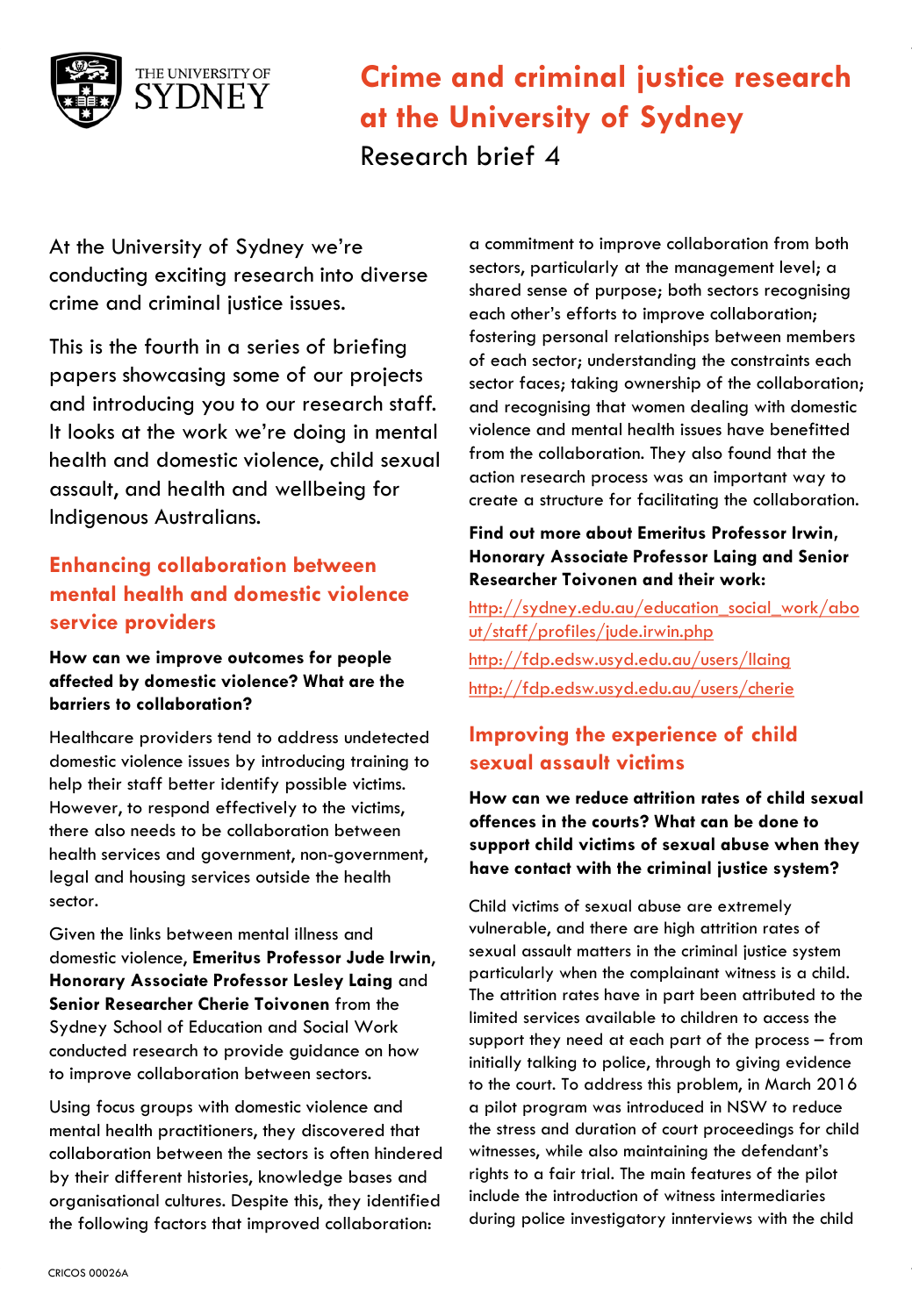and also at trial, the appointment of specialist District Court judges with expertise in child sexual assault matters, and an expanded use of prerecorded evidence to include cross-examination.

**Professor Judith Cashmore** and **Associate Professor Rita Shackel** from the University of Sydney Law School, in collaboration with the Social Policy Research Centre at the University of New South Wales, have been engaged to evaluate the success of these new initiatives in a two-stage process: an initial process evaluation, which they completed in July 2017, and a final outcome evaluation, which they will conduct in 2018. The process evaluation aimed to see if the pilot was on track to achieve its aims, and whether anything has hindered or supported successful implementation. The professionals involved who were consulted supported what the pilot is trying to achieve, and highlighted the value of witness intermediaries when children are questioned by the police and at court. While the design and implementation of all aspects of the pilot were perceived as effective, external resource constraints were considered a primary risk to its broader implementation. There were concerns about the use of recording technology – its image and clarity could vary depending on location, which can adversely affect the quality of the evidence. Furthermore, describing witness intermediaries as 'Children's Champions' in the legislation was viewed warily, as it belies the neutral role these people hold in the court processes.

### **Find out more about Professor Cashmore and her work:**

[http://sydney.edu.au/law/about/people/profiles](http://sydney.edu.au/law/about/people/profiles/judith.cashmore.php) [/judith.cashmore.php](http://sydney.edu.au/law/about/people/profiles/judith.cashmore.php)

### **Find out more about Associate Professor Shackel and her work:**

[http://sydney.edu.au/law/about/people/profiles](http://sydney.edu.au/law/about/people/profiles/rita.shackel.php) [/rita.shackel.php](http://sydney.edu.au/law/about/people/profiles/rita.shackel.php)

# **Enhancing health and wellbeing outcomes for Indigenous Australians who have been incarcerated**

### **Spotlight on Professor Juanita Sherwood**

**Professor Juanita Sherwood** from the National Centre for Cultural Competence at Sydney University is a registered nurse, teacher, lecturer, researcher and manager with over 30 years of experience in Aboriginal and Torres Strait Islander health and education. Her research frequently explores social and criminal justice issues, with the capacity to approach the issues via an Indigenous health and wellbeing perspective.

Juanita has collaborated on numerous research projects that examined the experiences of Indigenous Australians who have been incarcerated by using collaborative, Indigenous-informed research methods. These projects included: investigating how to improve the health outcomes of incarcerated Aboriginal mothers and carers; identifying best practice in primary health care when Aboriginal and Torres Strait Islander people leave prison; and determining whether being pregnant while imprisoned affects pregnancy and birth outcomes for mothers and babies from Indigenous Australian backgrounds.

Recently, Juanita partnered with researchers from across Australia and the United States to determine if Australian Indigenous cultural identity and engagement could be a protective factor against violent offending and recidivism. After interviewing 122 Indigenous prisoners in Victoria, they found that cultural engagement – but not cultural identity – had a significant association with delaying violent recidivism. However, cultural engagement was only significant if participants also reported a strong Indigenous cultural identity.

### **Find out more about Professor Sherwood and her work:**

[http://sydney.edu.au/nccc/people/profiles/juanit](http://sydney.edu.au/nccc/people/profiles/juanita.sherwood.php) [a.sherwood.php](http://sydney.edu.au/nccc/people/profiles/juanita.sherwood.php)

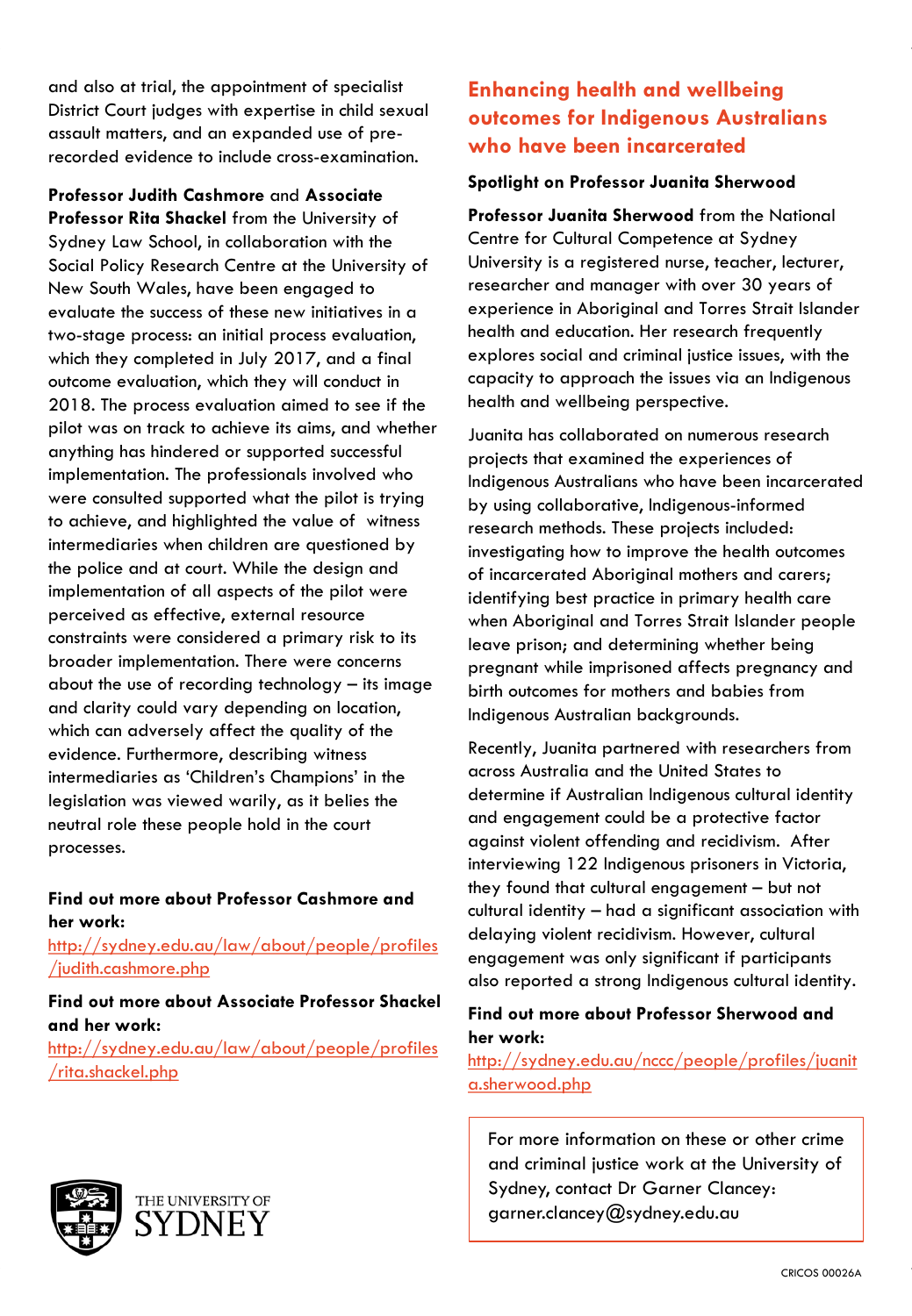

At the University of Sydney we're conducting exciting research into diverse crime and criminal justice issues.

This is the fifth in a series of briefing papers showcasing some of our projects and introducing you to our research staff. It looks at the work we're doing in young offenders and detention, economics and crime, drug addiction and emotion.

# **Evaluating risk of young offenders in detention**

**Understanding the security risks juvenile detainees pose while in custody is important for maintaining the good order of juvenile justice centres. Classification instruments now routinely attempt to assess such risks – but how accurate are they?**

At any one time there are between 250 and 300 young people detained in NSW. Each young person entering a juvenile justice centre is assessed according to their security risks. Classifying a young person's security risk helps staff decide where they will be accommodated, their ability to participate in programs, and their ability to be granted leave from custody. In NSW, young people are classified using the Objective Detainee Classification System (ODCS). However, after 12 years of operation, is the ODCS still the best approach to classifying young people in detention?

**Dr Garner Clancey** (University of Sydney Law School) and **Dr Roman Marchant** (University of Sydney's Centre for Translational Data Science) were commissioned by Juvenile Justice NSW to determine if the ODCS is still fitfor-purpose. They are using a variety of qualitative and quantitative methods to review the ODCS, including focus groups and interviews with Juvenile Justice staff, and are reviewing the current policy and procedure documents that inform how young people are classified. They are also conducting exploratory data and trend analyses of the ODCS's administrative datasets by using sophisticated statistical modelling techniques. Their findings will inform how Juvenile Justice NSW continues to classify its young offenders, and identify any areas for improvement.

#### **Find out more about Dr Clancey and his work:**

[http://sydney.edu.au/law/about/people/profiles/garner](http://sydney.edu.au/law/about/people/profiles/garner.clancey.php) [.clancey.php](http://sydney.edu.au/law/about/people/profiles/garner.clancey.php)

#### **Find out more about Dr Marchant and his work:**

[http://sydney.edu.au/engineering/people/roman.marcha](http://sydney.edu.au/engineering/people/roman.marchant.php) [nt.php](http://sydney.edu.au/engineering/people/roman.marchant.php)

## **Using economics to understand crime (Part 2)**

#### **Spotlight on Dr Kevin Schnepel**

**Dr Kevin Schnepel** is a lecturer from Sydney University's School of Economics who applies his extensive skills in economics to critically examine criminal justice issues. His particular interest involves investigating causes of criminal offending and antisocial behaviour.

Recently, he estimated the impact of employment opportunities on recidivism over a 15 year period for 1.7 million offenders released from a California prison. He found a significant association between reductions in recidivism with opportunities for construction and manufacturing jobs, but not jobs with low wage employment opportunities such as in retail and food services, or even positions that require higher education. These findings are more pronounced with people aged 35–45 years old, and those with drug offences.

Kevin is currently part of a study to understand the long term effects of the 2001 heroin shortage, a phenomenon which resulted in drugs being more unaffordable and harder to obtain. The project will evaluate the impact of the shortage, using more than 20 years of administrative data from criminal justice and health agencies in NSW, and a sample of more than 10,000 individuals known to have used heroin between 1994 and 2001, either through being arrested for heroin possession or through their drug treatment history. The study will look at the effects across a wide variety of outcomes including mortality, hospital admissions, methadone prescriptions, incarceration, property and violent crime, and substitution to other drugs. The results will provide insight into whether major disruptions to illicit drug markets affect users' overall health and criminality.

#### **Find out more about Dr Schnepel and his work:**

[http://sydney.edu.au/arts/economics/staff/profiles/kevin](http://sydney.edu.au/arts/economics/staff/profiles/kevin.schnepel.php) [.schnepel.php](http://sydney.edu.au/arts/economics/staff/profiles/kevin.schnepel.php)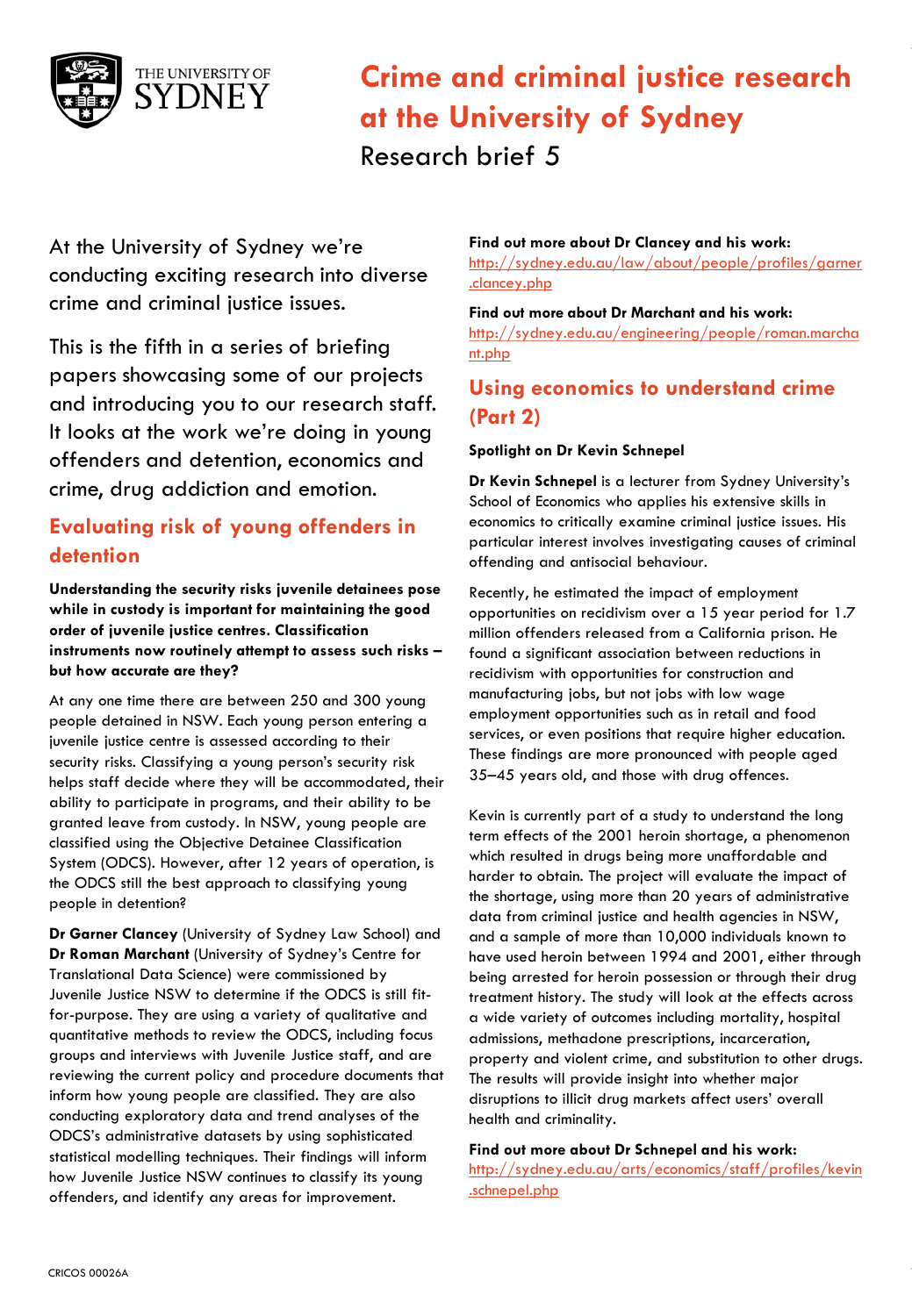# **Treating drug addictions… with cannabis?**

#### **The Lambert Initiative and its research into addiction treatment using cannabis**

The Lambert Initiative is an Australian first in the field of medicinal cannabinoids – both in its breadth and depth of research innovation. Its aims are to advance cannabinoidbased treatments in mainstream medicine. The Initiative is based in the University of Sydney's Brain and Mind Centre.

**Professor Iain McGregor**, **Associate Professor Jonathon Arnold**, **Associate Professor David Allsop** and **Associate Professor Jennifer Cornish** – who is partnering from Macquarie University – are leading a team of researchers from the Institute into whether cannabinoids can help in the treatment of addiction to other drugs such as alcohol, opiates and methamphetamine.

There are anecdotal reports supporting this idea, and the ability of cannabinoids such as cannabidiol to reduce anxiety, prevent seizures and treat psychotic behaviour may be relevant in addiction medicine. Promisingly, initial research by the team has found that cannabidiol strongly inhibits the intravenous self-administration of methamphetamine in rats (an animal model that models 'Ice' addiction in humans).

The study team also plans to examine whether cannabidiol, or cannabidiol-containing hemp extracts, may be a useful adjunct in the treatment of alcohol withdrawal, where anxiety and seizures are prominent symptoms. Discussions regarding the feasibility of such a study are under way with leading clinical researchers in the addictions field.

The team is also keen to recruit PHD students to work on this project.

**Learn more about the Lambert Initiative for Cannabinoid Therapeutics and its work:**

<http://sydney.edu.au/lambert/>

**Learn more about the current study:**

[http://sydney.edu.au/lambert/our](http://sydney.edu.au/lambert/our-research/addiction/novel-cannabinoids-for-addiction.html)[research/addiction/novel-cannabinoids-for-addiction.html](http://sydney.edu.au/lambert/our-research/addiction/novel-cannabinoids-for-addiction.html)

**Learn more about PhD opportunities to join the research team:**

[http://sydney.edu.au/research/opportunities/opportunitie](http://sydney.edu.au/research/opportunities/opportunities/2220) [s/2220](http://sydney.edu.au/research/opportunities/opportunities/2220)

# **Exploring the role of emotion in contemporary law**

**Does emotion have a place in law making? What can we learn from studying the role of emotions in law over time?**

Emotion has not always been considered an important area of study in law. However, understanding its role in legal decision making can broaden our understanding of the law and how it operates, particularly over time.

**Dr Kimberley-Joy Knight** is an historian and postdoctoral research fellow with the Sydney branch of the Centre for the History of Emotions based at Sydney University. She also co-convenes an international and interdisciplinary research network on the History of Law and Emotions. Kimberley's research highlights that emotions and rational thought in law cannot be clearly delineated. Despite this, emotion's role in how law is interpreted and practiced is often downplayed. Part of this is attributed to the perceived shift from passionate, cruel and emotional forms of justice exercised in the Middle Ages to a more cool, rational and civilised law-making process. As a result, dispassionate law making may signify a more 'civilised' society.

Paradoxically, Kimberly's work highlights while lawmaking evokes perceptions of cool and rational thinking, decisions are often made based on judgements of a person's demeanour or suffering. For example, victims may be judged on whether they fit the perceived mould of how a victim should act on the stand, and the perceived emotional suffering of a person can influence how compensation in tort law is determined. In addition, a person's emotional state at the time of offending – such as acting 'in the heat of the moment' – can influence sentencing decisions. Kimberley, with her collaborators, is particularly interested in making use of the work on Law [and Emotions in the field of Continuing Professional](http://sydney.edu.au/arts/staff/profiles/kimberley.knight.php)  [Deve](http://sydney.edu.au/arts/staff/profiles/kimberley.knight.php)lopment for practising lawyers.

#### **Find out more about Dr Knight and her work:**

http://sydney.edu.au/arts/staff/profiles/kimberley.knight .php

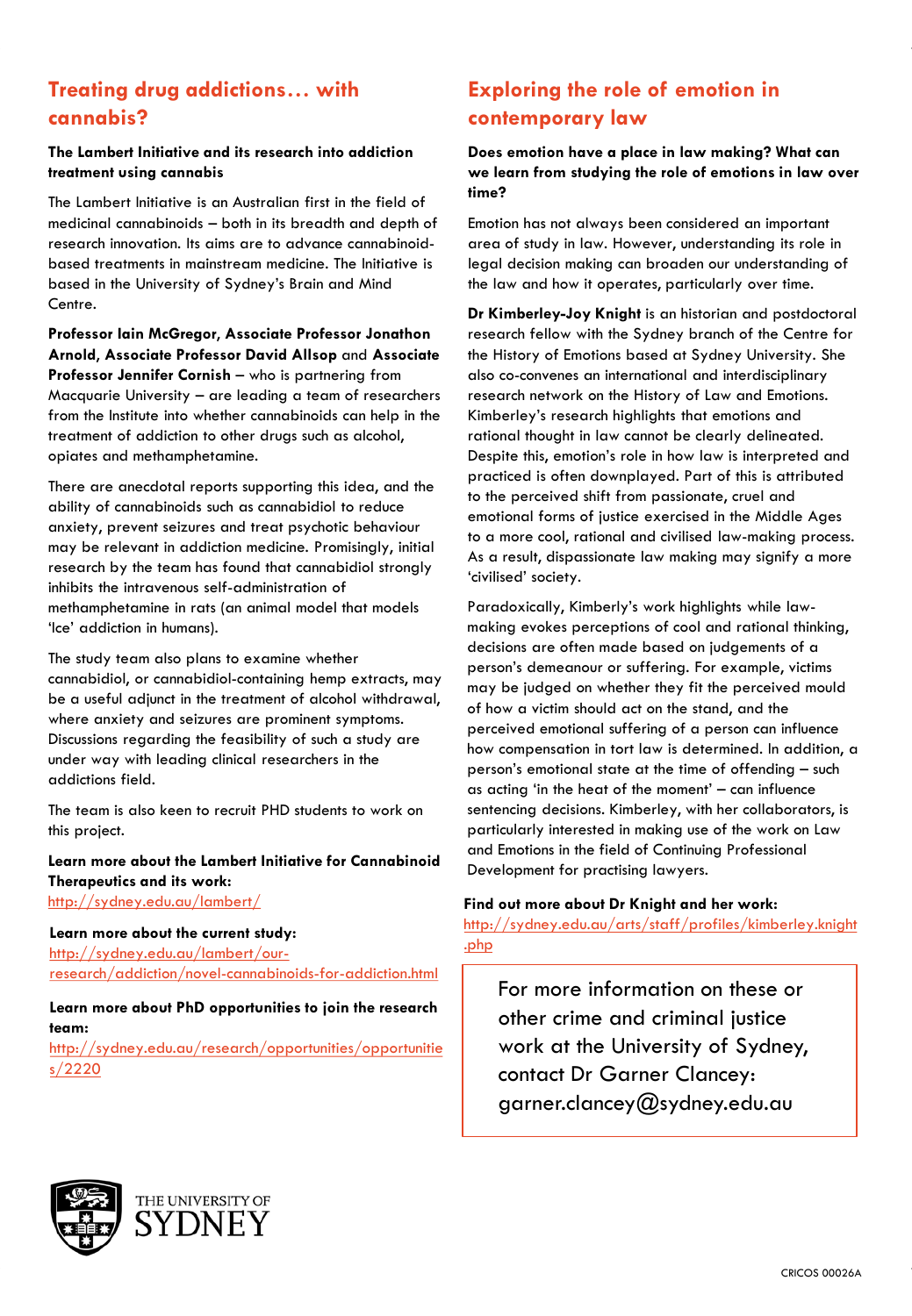

At the University of Sydney we not only conduct diverse and innovative research projects, we encourage our students to do the same.

The following brief is the sixth in a series of briefing papers. This brief showcases the work of some of our university's doctoral candidates in the fields of juvenile justice, policing, violent extremism and the treatment of homicide victims in the media.

# **Reviewing risk: juvenile justice risk assessment tools and their impacts on young people**

**How do juvenile justice risk assessments shape how young people are categorised as offenders? How do they justify the supervision, control and imprisonment, of young offenders?**

### **Lobna Yassine**

Young people who come into contact with the justice system are guaranteed two things: to be assessed for their risk of reoffending, and then to be treated for their offending behaviour, based on their predicted risk.

A young person's risk is typically assessed by the use of a standardised risk assessment tool. However, the use of risk assessment tools is often taken for granted, and is an often overlooked aspect of the juvenile justice system.

In NSW, the tool administered and implemented by Juvenile Justice NSW is the Youth Level of Service Inventory Case Management, Australian Adapted (YLS/CMI-AA). Lobna is conducting a study of the YLS/CMI-AA and how it is implicated in the way that juvenile offending is understood. Her study suggests that

although the YLS/CMI-AA tool relies on specific understandings of *causes* of youth crime and is promoted globally as an accurate and objective tool, it is in fact gendering, classing, and racializing, and contributes to the overrepresentation of some kinds of young people in the juvenile justice system.

# **Dealing with the digital: police accountability in the social media age**

**Does social media make the police more accountable and in what ways? Is social media a suitable platform through which to educate the public about police accountability?**

### **Justin Ellis**

Direct police access to the public through a range of social media platforms has enhanced police connectivity and the ability to prevent and solve crime. It has also enhanced police capacity to respond in real time to crises and the co-ordination of major public events. At the same time, amateur video distributed through social media has increased the capacity to expose and scrutinise police transgression.

Justin's research interrogates the impact of social media and amateur video on the policing of the 2013 Mardi Gras Festival, which generated a scandal. Through close to 40 interviews with LGBTQ community and police, Justin's research analyses community, complainant and police expectations of police accountability in relation to the scandal.

Notably, his research includes interviews with 20 sworn and unsworn current and former police employees, providing a rare insight into the impact that such incidents have on police who work closely within the NSW Police Force Gay and Lesbian Liaison Officer Program.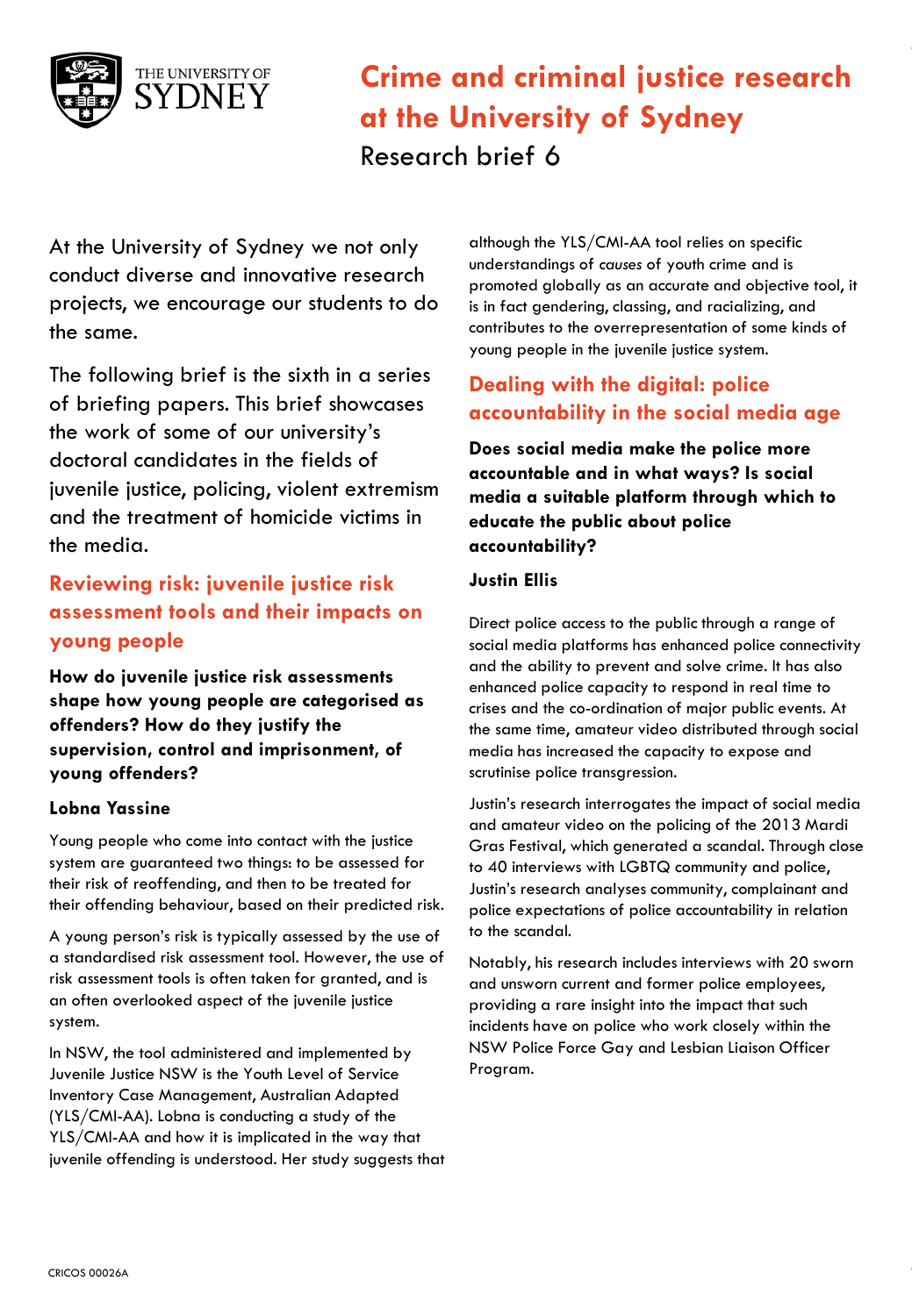# **Managing public representations of homicide victims**

**How are homicide victims represented in the media? How does the digital age affect the construction of the news story and the public's engagement with it?**

### **Laura Wajnryb McDonald**

Laura is researching the media treatment of homicide. Her study is interested in how the media use representations of victims – such as CCTV footage, family photographs and personal Facebook photos – in crime reporting. These images saturate contemporary mainstream crime reporting so that the public's engagement with crime is increasingly mediated through a proliferation of images and videos.

While these images arguably have immense power to shape the public's understanding of crime, law, and justice, their use can be problematic, especially when it comes to victims' rights. Laura is examining the way these kinds of images are managed in the digital age by three main groups: the bereaved, the criminal justice system, and the media. This research seeks to address the ethical and policy implications of contemporary media practice for victims and the bereaved.

# **Analysing interplay between online and offline worlds: the role of the internet in violent extremism**

**Do internet-based extremist activities have more impact than face-to-face activities? Does improved internet accessibility by extremists facilitate an increase in violent attacks?**

### **Saimum Parvez (Department of Government and International Relations)**

Saimum's research is centred on investigating whether internet availability is positively correlated with increasing violent attacks, and if the use of the internet is likely to make violent organisations more violent – in terms of recruitment, propaganda, mobilization of resources, planning and coordination, nature and number of attacks, diffusion of ideology, communication strategy, organisational structure, and establishing networks with local and transnational groups.

Saimum will also explore to what extent and how the



internet has brought changes in violent extremist groups, in particular whether in-person or internet-based interactions have greater influence in promoting extremist group activity.

To investigate the issue, Saimum will conduct interviews of convicted/former extremists along with government officials, journalists, and security experts. The research project selects Bangladesh as its main case, which will be compared with the cases of Indonesia and the USA.

# **Employment and the law in Australian policing: options for the development of a new police collective bargaining dispute resolution law model**

**Is the current industrial relations system for police fit-for-purpose? Can the current system be tailored to reduce uncertainty and stability for police?**

### **Giuseppe Carabetta**

Police industrial relations in Australia are ripe for review. Police officers are working citizens, entitled to fair employment conditions; however the new Australian collective bargaining system which permits protected strikes is ill-suited to police employment. The demise of arbitration, combined with differences between State systems, has created uncertainty and potential instability in police industrial relations.

Giuseppe's study examines options for the development of a new collective bargaining dispute resolution model for police, by identifying best-practice methods for police collective bargaining and dispute resolution; and making recommendations on when and how those methods can be adapted to the existing Australian system.

The current phase examines problems arising from the existing Australian regime, assesses international solutions applying results from recent field-work research, and considers challenges for any proposed recommendations arising from the research.

Giuseppe Carabetta is a Senior Lecturer at The University of Sydney Business School. His research expertise lies in the field of employment law, particularly, public sector employment law.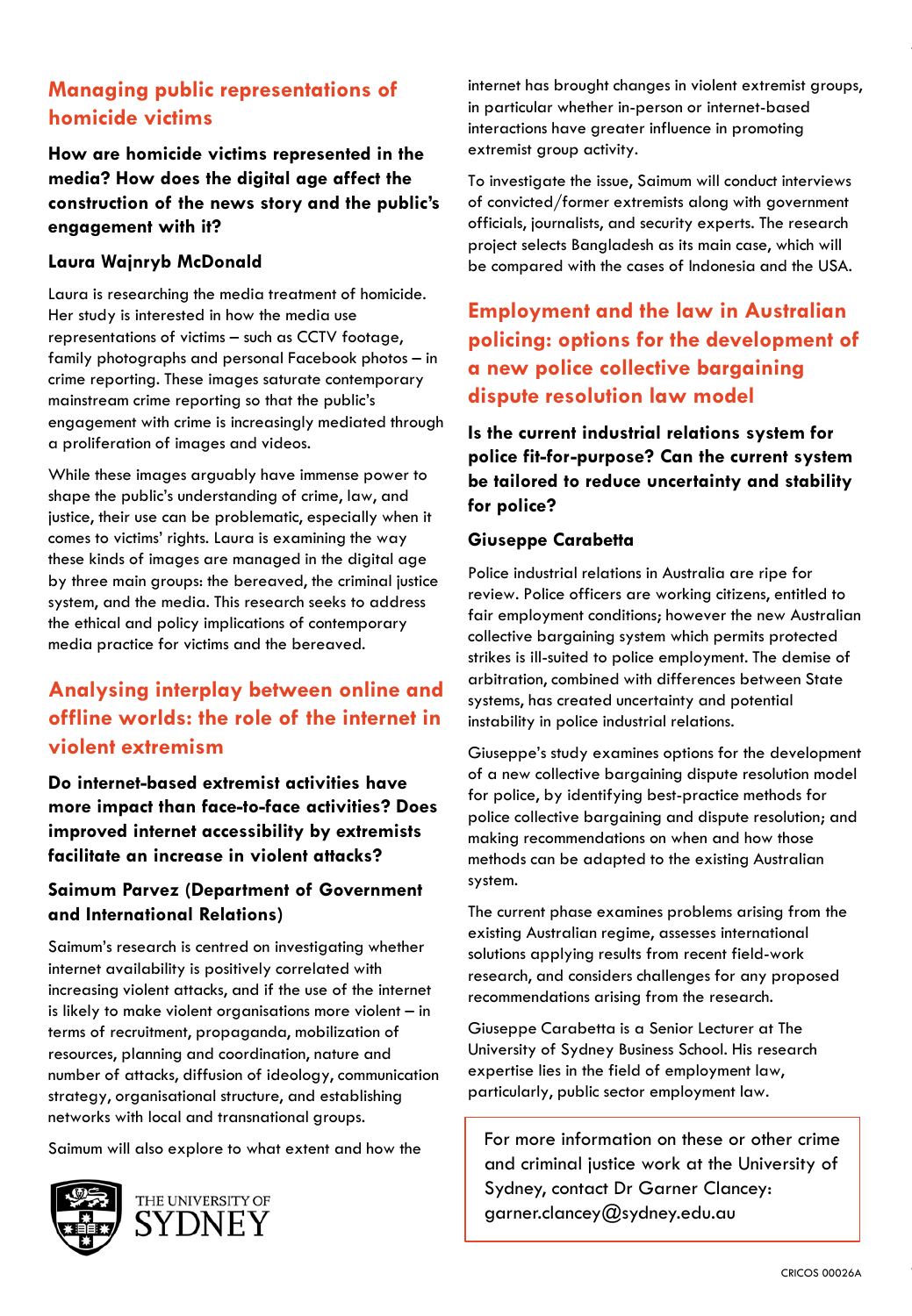

This is the seventh in a series of briefing papers showcasing some of our projects and introducing you to our research staff. It looks at work we're doing in witness accounts of crime, social inequality, socioeconomics and problem gambling.

## **Improving how witness accounts of a crime are collected: iWitnessed App**

Witness recall of an event can sometimes be unreliable; however it can be relied on as a key piece of evidence during court cases. To minimise this problem, eyewitness memory experts **Dr Helen Paterson** and **Dr Celine van Golde** from the University of Sydney, and Professor Nicholas Cowdery (Former Director of Public Prosecutions, NSW) developed 'iWitnessed'. This is an innovative smart phone app designed to help witnesses and victims provide a detailed account of any event, in a way which helps preserve and protect their memory for the event. The app is free, available to anyone in Australia, and can be recorded in any language.

iWitnessed uses a guided recall procedure and can be used for any type of event, including one-off or recurring events. The app can store a range of information including text, voice recordings, voice-totext, and images, and be time-stamped. There are also additional security protections, where PIN codes can be used prior to accessing the information. iWitnessed also provides direct links to support services and information about the psychological effects of trauma.

The app has been downloaded nearly 12,000 times since its launch in early 2018.

**Find out more about the iWitnessed app:** <http://sydney.edu.au/science/psychology/iWitnessed>

**Email:** [app.iWitnessed@sydney.edu.au](mailto:app.iWitnessed@sydney.edu.au)

### **Understanding the social inequalities faced by people with disabilities**

#### **Spotlight on Professor Eric Emerson**

**Eric Emerson** is Professor of Disability Population Health at the Centre for Disability Research and Policy, where he leads on the Centre's stream of work on disability and disadvantage. He is an expert on issues related to the wellbeing and social inequalities faced by people with disabilities, especially children with disabilities and adults with intellectual or developmental disabilities.

Eric has led and contributed to research projects which seek to understand and address health and social inequalities faced by people with disabilities. In 2015 he led a team which examined perceptions of safety and exposure to violence in public places among adults with a disability in the UK. The team found that these people were more likely to have been made to feel unsafe, or be attacked or insulted in a public place, and that the risk increased among women and people living in poverty. However, this did not mean that people in the study who reported being victimised were more likely to avoid public places as a result.

Eric also contributed to an Australian population-based study into the prevalence and risk of violence against people with and without disabilities. Similar results to the UK were found; men and women with disability had double the chance of experiencing physical and sexual violence than non-disabled peers of the same sex. However, men with disabilities were more likely to experience physical violence, while women with disabilities experienced greater likelihood of sexual violence, partner violence, and stalking and harassment.

#### **Find out more about Professor Emerson and his work at:**

http://sydney.edu.au/health-sciences/about/people/ [profiles/eric.emerson.php#publications-by-year](http://sydney.edu.au/health-sciences/about/people/profiles/eric.emerson.php#publications-by-year)